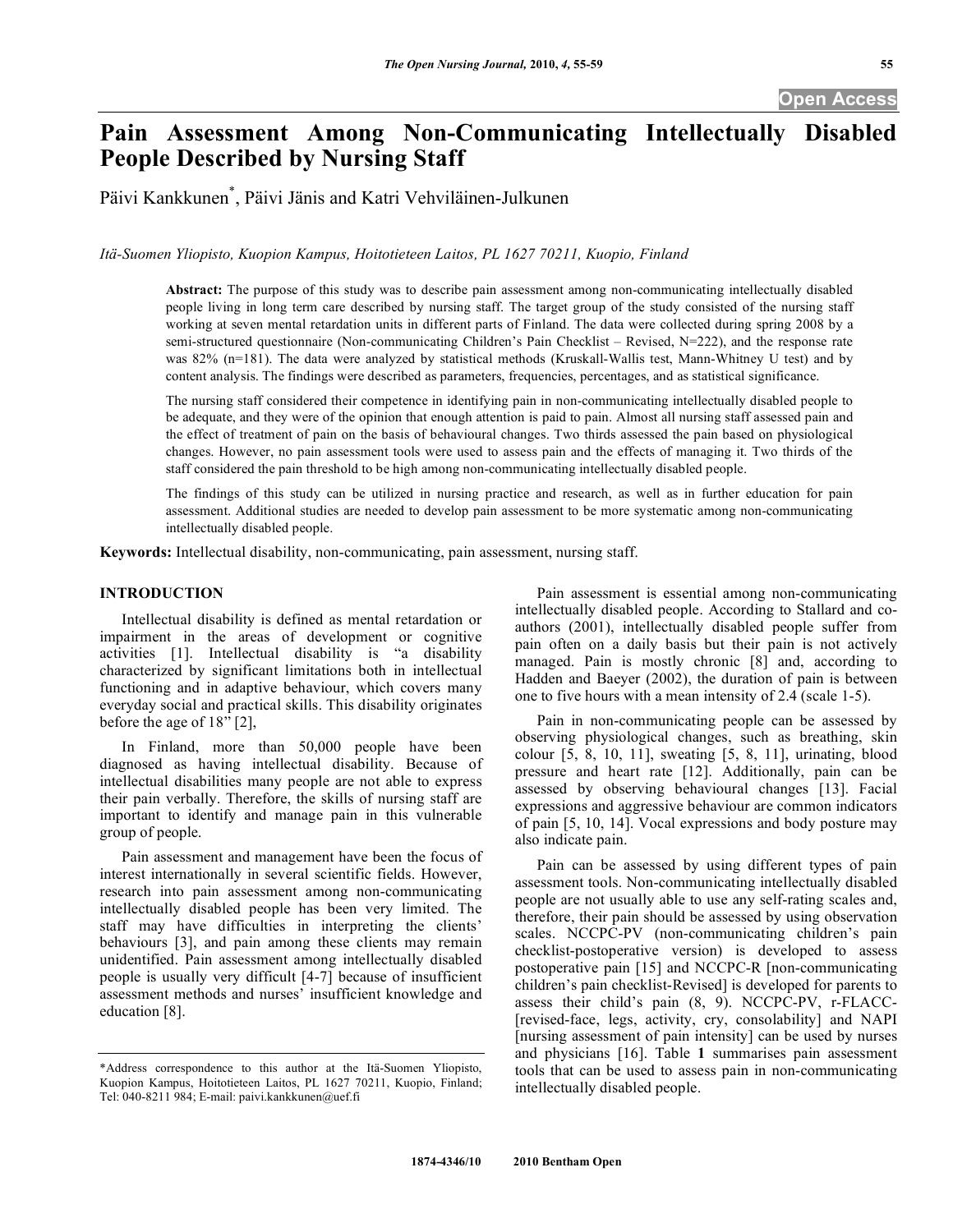| <b>Pain Assessment Tool, Authors</b>                                                                | <b>Description of Categories to be Observed</b>                                    |  |  |  |
|-----------------------------------------------------------------------------------------------------|------------------------------------------------------------------------------------|--|--|--|
| NCCPC-PV (non-communicating children's pain checklist, postoperative version)<br>Breau et al., 2002 | Vocal, social, facial, activity, body and limbs, physiological signs               |  |  |  |
| NCCPC-R (non-communicating children's pain checklist-Revised)<br>Breau et al., 2003                 | Vocal, social, facial, activity, body and limbs,<br>physiological, eating/sleeping |  |  |  |
| r-FLACC (revised-face, legs, activity, cry, consolability)<br>Voepel-Lewis et al., 2008             | Face expressions, leg position/movement,<br>activity, cry/vocal, consolability     |  |  |  |
| NAPI (nursing assessment of pain intensity)<br>Voepel-Lewis et al., 2008                            | Verbal/vocal, body, movement, facial, response to touch                            |  |  |  |

**Table 1. Pain Assessment Tools that can be Used to Assess Pain in non-Communicating Intellectually Disabled People** 

 Documentation of pain management and its effectiveness is based on systematic use of a validated pain assessment tool. It is recommended that pain should be re-assessed 30 minutes after administration of analgesics [17]. The nurses should be able to use pain assessment tools and to evaluate how effective the method used in pain management was. Documentation of pain assessment and management provides the basis for continuity of care too [18].

 The purpose of this study was to describe pain assessment among non-communicating intellectually disabled people living in long term care described by nursing staff. Research questions were the following:

- 1. How do nursing staff working in long term care identify pain in non-communicating intellectually disabled people?
- 2. How do nursing staff assess pain in noncommunicating intellectually disabled people?
- 3. How are nursing staff's background variables related to the assessment of pain in non-communicating intellectually disabled people?

## **MATERIALS AND METHODOLOGY**

## **Data and Methods**

 The target group consisted of 222 nursing staff (here referred to as nurses) working at seven social welfare organisations for disabled people and who were taking care of non-communicating clients during spring 2008. Altogether 181 nurses completed the questionnaires with the response rate being 82%. Head nurses distributed the questionnaires to their staff and the questionnaires were returned in pre-paid envelopes to the researcher.

 Semi-structured questionnaires were used to collect the data. The questionnaire was pilot-tested with nine members of nursing staff and no need for changes was identified. The questionnaire consisted of nurses' background information, six variables measuring identification of pain in noncommunicating intellectually disabled people and the NCCPC-R (Non-communicating Children's Pain Checklist – Revised) [15], including 31 variables measuring behavioural changes. This instrument was chosen because it includes categories e.g. changes in eating and sleeping which are important pain expressions among non-verbal persons. The questionnaire was translated into Finnish and back-translated into English by a bi-lingual language teacher at the University of Kuopio. During the translation process two variables were added to the instrument.

 Identification of pain was measured using a five-point Likert scale (1 = totally agree, 2 = partly agree, 3 =  $d\overline{o}$  not know,  $4$  = partly disagree,  $5$  = totally disagree). The nurses were asked how often they observed the given behavioural changes in non-communicating intellectually disabled people (NCCPC-R). The scale was  $1 =$  very often,  $2 =$  often,  $3 =$ seldom,  $4 = \text{very seldom and } 5 = \text{never.}$  The instrument measures behavioural changes in seven areas: vocal, social, facial, activity, body and limbs, physiological, and eating/sleeping. The data were analysed using SPSS for Windows 15.0 program. Frequencies, percentages, the Mann-Whitney U-test and Kurskall-Wallis test were used to analyse the data [19, 20].

## **Description of the Participants**

 Most of the participants were female and assistant or practical nurses. Their mean age was 45 years and almost half of them had been working in health care for more than 20 years and in the care of intellectually disabled people for more than 10 years. Eight percent of the nursing staff had undergone additional education for pain management (Table **2**).

## **RESULTS**

 More than a fifth of the nurses stated that noncommunicating intellectually disabled people cannot feel or express pain. Almost all nurses considered behavioural changes as indicators of pain. Two thirds considered their clients' pain threshold to be high. One third of the nurses did not know if their clients had pain on a daily basis (Table **3**). Twelve percent of the nurses had used a pain measurement tool to assess pain in their clients.

 Most nurses assessed intellectually disabled people's pain based on vocal expressions, such as moaning, crying and screaming. Flinching or moving the body part away and being sensitive to touch were used as pain indicators by most nurses. More than half of the nurses assessed the client's pain based on changes in the client's social behaviour. Changes such as having less interaction with others and withdrawal were observed while assessing pain. Lack of contact and movements was used seldom in pain assessment (Table **4**).

 Nurses' background variables (gender, vocational education, age, working experience in health care, working experience with intellectually disabled, number of beds at the ward, additional education for pain management) were not related to their descriptions of identification and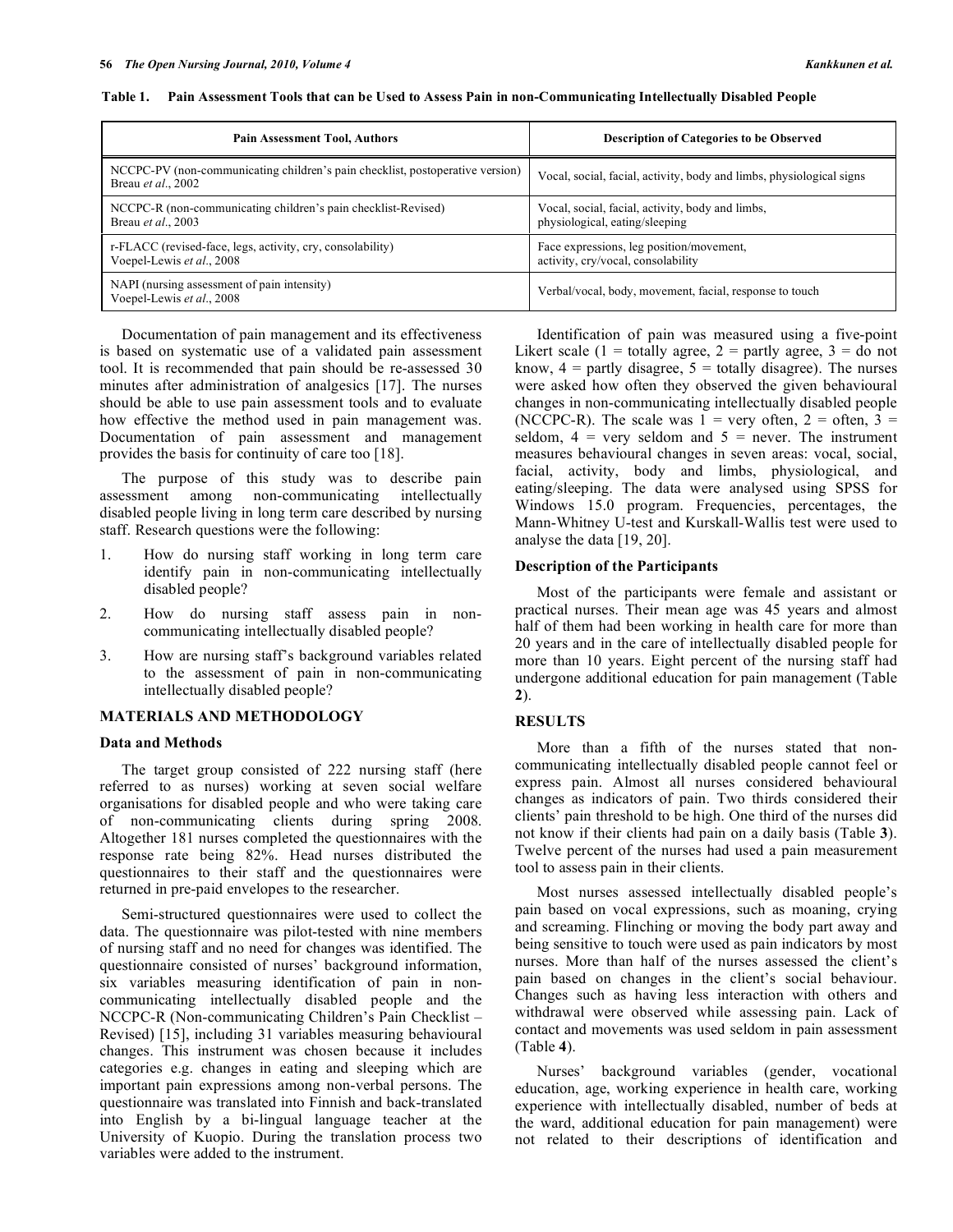assessment of pain in intellectually disabled people (p-value higher than  $0.05$ ).

| Table 2. | <b>Background Information of the Participants (%)</b> |  |
|----------|-------------------------------------------------------|--|
|          |                                                       |  |

| <b>Background Information</b>                                          | $\%$ |
|------------------------------------------------------------------------|------|
| Gender (n=181)                                                         |      |
| Female                                                                 | 95   |
| Male                                                                   | 5    |
| <b>Vocational Education (n=181)</b>                                    |      |
| Nurse (RN)                                                             | 19   |
| Assistant/practical nurse                                              | 58   |
| Other (e.g. head nurse)                                                | 16   |
| No formal education                                                    | 7    |
| Age (n=180)                                                            |      |
| $19 - 25$                                                              | 8    |
| $26 - 35$                                                              | 14   |
| $36 - 45$                                                              | 22   |
| $46 - 55$                                                              | 39   |
| $56 - 63$                                                              | 17   |
| Working Experience in Health Care (Years) (n=181)                      |      |
| Less than 1                                                            | 1    |
| $1 - 5$                                                                | 16   |
| $6 - 10$                                                               | 18   |
| $11 - 20$                                                              | 21   |
| More than 20                                                           | 44   |
| Working Experience with Intellectually Disabled People (Years) (n=179) |      |
| Less than 1                                                            | 6    |
| $1 - 5$                                                                | 24   |
| $6 - 10$                                                               | 19   |
| $11 - 20$                                                              | 16   |
| More than 20                                                           | 35   |
| Number of Beds in the Ward (n=180)                                     |      |
| Less than 10                                                           | 9    |
| $10 - 15$                                                              | 21   |
| $16 - 20$                                                              | 12   |
| $21 - 30$                                                              | 49   |
| More than 30                                                           | 9    |
| <b>Additional Education for Pain Management (n=178)</b>                |      |
| No                                                                     | 92   |
| Yes                                                                    | 8    |
|                                                                        |      |

## **DISCUSSION**

## **Discussion of the Findings**

 Only 8% of the nurses had undergone any additional education for pain management, even if they had long experience working with clients having intellectual impairment. It is essential to pay more attention to nurses' education in pain assessment because nurses should have skills to identify pain [17]. Earlier findings [7] have shown that clients with intellectual disabilities suffer from pain on a daily basis but their pain remains undertreated. For example, clients with AGU or INCL often have diseases causing pain and discomfort [21] and, therefore, it is essential that their pain is identified, assessed and managed. In this study, more than half of the nurses stated that their clients do not have pain on a daily basis. It is possible that pain among their clients is managed in an effective way. On the other hand, the nurses may lack skills to identify and assess the pain.

 Almost all nurses assessed pain in their clients based on behavioural changes. Surprisingly, only one fifth of them assessed the pain based on client's crying. Earlier studies have shown [9, 11] that crying is a strong indicator of pain that should be notified in pain assessment. Additionally, facial changes were not considered as a pain indicator by almost half of the nurses, even if facial changes are described as an easy and simple indicator in pain assessment [22]. In this study, it is possible that clients with severe intellectual disabilities are not able to express their pain with facial expressions because many illnesses may cause rigidity in the client's face and facial expressions.

 Only 2% of the nurses had often used a pain measurement tool to assess pain in their clients. It is possible that the nurses were not aware of the existing instruments, such as r-

 FLACC, NAPI and NCCPC-PV [15, 16], that have been published in English. Use of pain measurement instruments is essential for the evaluation of the effectiveness of pain management and continuity of care, and, therefore it is important to teach the nurses to use the instruments for assessment of pain in clients with intellectual disabilities. The instruments are easily accessed *via* the Internet, but it is obvious that they have not been translated into Finnish or validated with Finnish clients.

#### **Reliability of the Study**

 The instrument was pilot-tested with nine nurses and no changes were made to it [19, 20]. The original instrument has been found to be found to be valid and reliable [23]. The translated (Finnish version) was translated back into English and there was no need to revise the instrument. Internal consistency of the NCCPC-R measured with the sample of 181 nurses was high )Cronbach's alpha 0.81).

 The nurses were given clear instructions how to fill in the questionnaire. The survey was national and because of a fairly high response rate (82%) the results can be generalized to Finnish nurses working with clients having intellectual disabilities. Nursing research focusing on the care of clients having intellectual disabilities has been very limited in Finland and it is obvious that the nurses were very interested in this study and wanted to participate in it.

## **Ethical Considerations**

 Selection of the study topic was an ethical choice. Clients with intellectual disabilities are one of the vulnerable groups in health care and they have all the rights to receive effective pain assessment and management [19, 20]. Participation in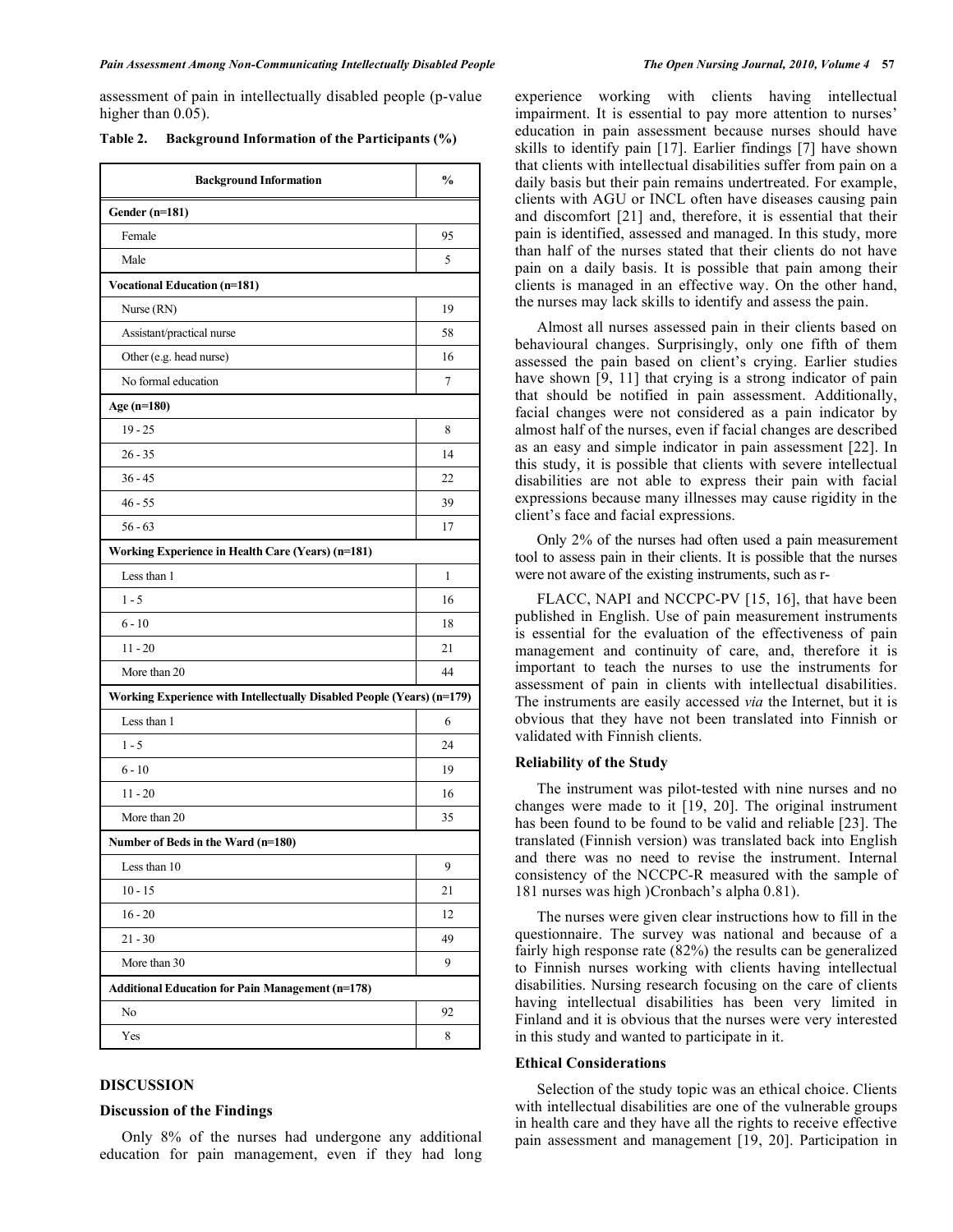| <b>Totally</b><br>Perception of Identification of Pain                                   |    | Partly<br>Agree | Do Not Know | Partly<br><b>Disagree</b> | <b>Totally</b><br><b>Disagree</b> |
|------------------------------------------------------------------------------------------|----|-----------------|-------------|---------------------------|-----------------------------------|
| Pain can be identified in client's behaviour $(n=179)$                                   | 49 | 47              |             |                           |                                   |
| Relationship between the nurse and client has impact on identification of pain $(n=179)$ |    | 41              |             |                           |                                   |
| An intellectually disabled client can feel and express pain $(n=177)$                    |    | 46              |             |                           |                                   |
| Pain can be identified as physiological changes $(n=177)$                                |    | 59              | 17          |                           |                                   |
| Intellectually disabled clients have a high pain threshold $(n=175)$                     |    | 49              | 20          | 14                        |                                   |
| Intellectually disabled clients have pain on a daily basis $(n=178)$                     |    | 8               | 34          | 42                        |                                   |

#### **Table 3. Nurses' Descriptions of Identification of Pain in Non-Communicating Intellectually Disabled People (%)**

the study was voluntary and the nurses were given information about the study in a covering letter.

 Each organisation gave approval for the study. In addition, the study was approved by the Ethical Board of Pääjärvi Municipal Federation (112/2008). Approval to use the NCCPC-R was provided by Lynn Breau, who is the developer of the instrument.

## **CONCLUSIONS**

- 1. Nurses identify pain in their clients with intellectual disabilities by observing behavioural changes.
- 2. Nurses assess the pain mainly by observing moaning, whining, whimpering or flinching or moving the body part away, or being sensitive to touch.

| Table 4. Nurses' Assessment of Pain in Intellectually Disabled People Based on Behavioural Changes (Non-Communicating |  |  |  |
|-----------------------------------------------------------------------------------------------------------------------|--|--|--|
| Children's Pain Checklist – Revised, NCCPC-R) (%)                                                                     |  |  |  |

| <b>Behavioural Change</b>                                                      | <b>Very Often</b> | Often | Seldom | <b>Very Seldom</b> | <b>Never</b>   |
|--------------------------------------------------------------------------------|-------------------|-------|--------|--------------------|----------------|
| Moaning, whining, whimpering (n=179)                                           | 42                | 42    | 12     | 3                  | $\mathbf{1}$   |
| Flinching or moving the body part away, being sensitive to touch $(n=180)$     | 41                | 44    | 13     | 3                  | $\theta$       |
| Protecting, favouring or guarding part of the body that hurts $(n=180)$        | 37                | 47    | 12     | $\overline{4}$     | $\mathbf{0}$   |
| Screaming/yelling $(n=178)$                                                    | 28                | 50    | 19     | 3                  | $\mathbf{0}$   |
| Crying $(n=178)$                                                               | 27                | 39    | 26     | 6                  | $\overline{2}$ |
| Increase/decrease in sleep $(n=180)$                                           | 25                | 51    | 17     | 6                  | $\mathbf{1}$   |
| Stiff, spastic, tense, rigid $(n=179)$                                         | 23                | 51    | 20     | $\overline{4}$     | $\mathbf{1}$   |
| Eating less, not interested in food $(n=179)$                                  | 23                | 50    | 21     | $\overline{4}$     | $\overline{c}$ |
| Sharp intake of breath, gasping (n=178)                                        | 21                | 37    | 31     | 10                 | $\mathbf{1}$   |
| Not cooperating, cranky, irritable, unhappy (n=179)                            | 20                | 63    | 13     | $\overline{4}$     | $\mathbf{0}$   |
| Change in colour, pallor $(n=178)$                                             | 15                | 53    | 25     | 6                  | $\mathbf{1}$   |
| Sweating, perspiring $(n=178)$                                                 | 14                | 56    | 24     | $\tau$             | $\mathbf{0}$   |
| Tears $(n=179)$                                                                | 13                | 43    | 31     | 11                 | $\overline{2}$ |
| A furrowed brow $(n=179)$                                                      | 12                | 35    | 37     | 15                 | $\mathbf{1}$   |
| A change in eyes: squinting of eyes, eyes opened wide, eyes frowning $(n=177)$ | 12                | 34    | 44     | 9                  | $\overline{2}$ |
| Turning down of mouth, not smiling $(n=179)$                                   | 12                | 33    | 39     | 14                 | $\overline{c}$ |
| Being difficult to distract, not able to satisfy or pacify $(n=179)$           | 11                | 48    | 35     | 6                  | $\theta$       |
| Shivering $(n=178)$                                                            | 11                | 40    | 34     | 13                 | $\overline{2}$ |
| Jumping around, agitated, fidgety (n=179)                                      | 11                | 31    | 36     | 15                 | 8              |
| Floppy $(n=179)$                                                               | 11                | 24    | 47     | 15                 | 3              |
| Lips puckering up, tight, pouting, or quivering $(n=179)$                      | 8                 | 28    | 42     | 17                 | $\overline{4}$ |
| Seeking comfort or physical closeness (n=180)                                  | 8                 | 38    | 40     | 13                 | $\mathbf{1}$   |
| Less interaction with others, withdrawn $(n=174)$                              | 6                 | 31    | 50     | 13                 | $\theta$       |
| Not moving, less active, quiet (n=180)                                         | 5                 | 32    | 44     | 16                 | 3              |
| Clenching or grinding teeth, chewing or thrusting tongue out $(n=178)$         | $\overline{4}$    | 15    | 47     | 25                 | 9              |